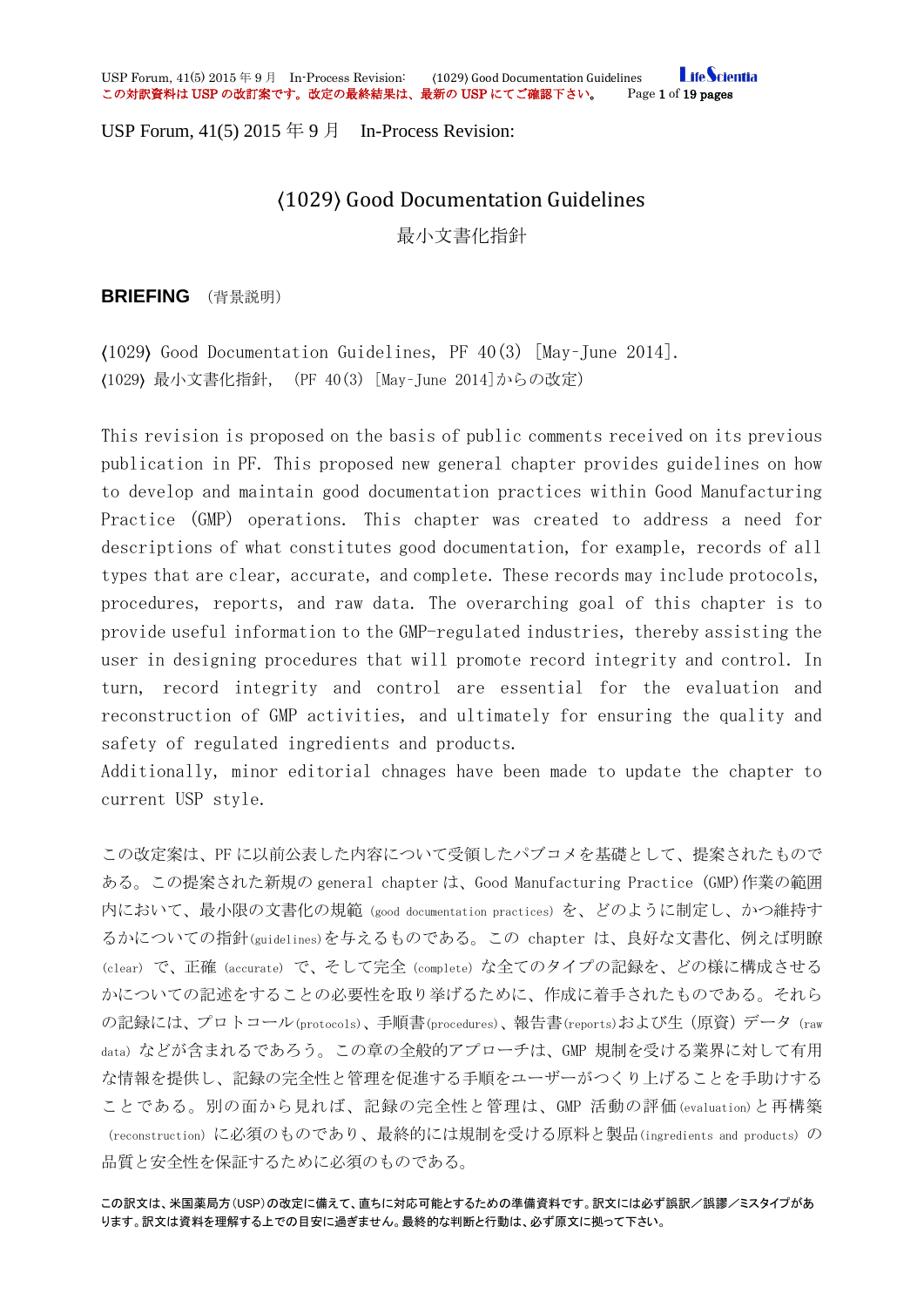**LifeScientia** USP Forum, 41(5) 2015 年 9 月 In-Process Revision: 〈1029〉 Good Documentation Guidelines この対訳資料は USP の改訂案です。改定の最終結果は、最新の USP にてご確認下さい。 Page 2 of 19 pages

その外に、この章を最新の USP のスタイルに更新するために、僅かな編集上の変更を行っている。

(GCCA: A. Hernandez-Cardoso.) Correspondence Number—C140448 Comment deadline: November 30, 2015

Add the following:

〈1029〉 GOOD DOCUMENTATION GUIDELINES

――――― \*\*\* ―――――

### (訳者注:項目の先頭にある番号は、整理のために訳者が付したものである)

| 目<br>次                                                              |
|---------------------------------------------------------------------|
|                                                                     |
| 1.1 Purpose                                                         |
| $1.2$ Scope                                                         |
|                                                                     |
|                                                                     |
| 4. DIFFERENT TYPES OF GMP DOCUMENTS (GMP 文書の各種タイプ)  9               |
|                                                                     |
| 4.2 Equipment-Related Documentation (機器関連の文書化) …………………………………………… 10 |
|                                                                     |
| 4.4 Batch Records (バッチ記録書) ……………………………………………………………………………… 12        |
|                                                                     |
|                                                                     |
|                                                                     |
|                                                                     |
| 4.9 Training Documentation (訓練文書) …………………………………………………………………… 18     |
| 5.RETENTION OF DOCUMENTS                                            |

――――\*\*\*――――

この訳文は、米国薬局方(USP)の改定に備えて、直ちに対応可能とするための準備資料です。訳文には必ず誤訳/誤謬/ミスタイプがあ ります。訳文は資料を理解する上での目安に過ぎません。最終的な判断と行動は、必ず原文に拠って下さい。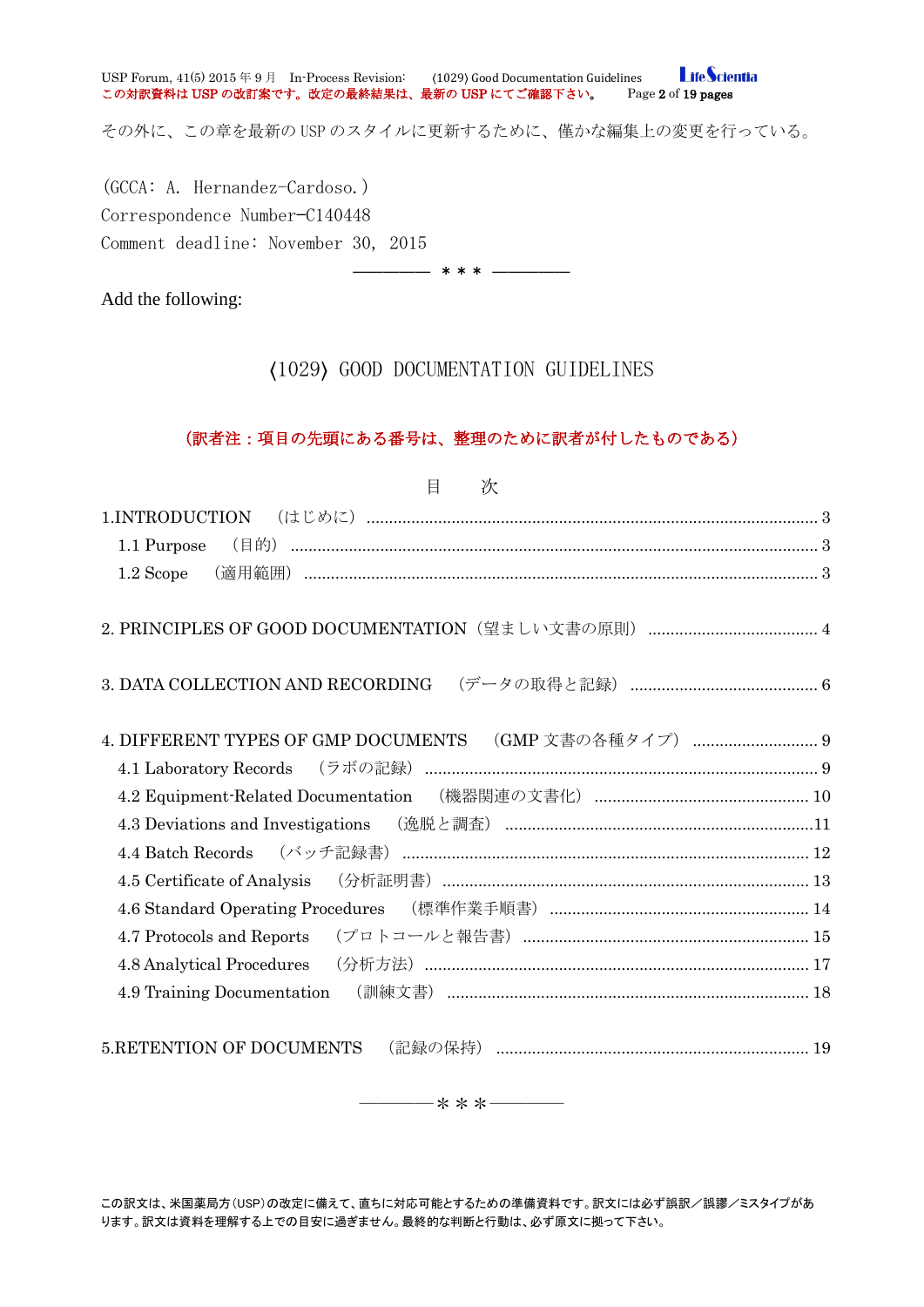<span id="page-2-0"></span>1.INTRODUCTION (はじめに)

<span id="page-2-1"></span>1.1 Purpose (目的)

Documentation can be viewed as the foundation of all quality systems because clear, complete, accurate records are essential to all operations and procedures. This general chapter provides guidelines on good documentation practices for the Good Manufacturing Practice (GMP)-regulated industries, to be used in the production and control of pharmaceutical products, active pharmaceutical ingredients (APIs), excipients, dietary supplements, food ingredients, and medical devices. This chapter describes the underlying principles of proper documentation for GMP operations to assist the user while working with GMP activities. These guidelines should be helpful for building the basic foundation of a quality system that will ensure proper documentation as well as record integrity and control.

明瞭で、完全で、かつ正確な記録(clear, complete, accurate records)は、全ての作業および手順に必須の ものであるので、文書化(documentation)は全ての品質システムの基礎と見做すことが出来る。この general chapter は、GMP 規制を受ける業界に対して最小限の文書化の規範(good documentation practices) についての指針 (guidelines) を与えるものであり、医薬品の製造と管理、原薬 (active pharmaceutical ingredients ;APIs)、添加剤(excipients)、健康補助食品(dietary supplements)、食品成分(food ingredients) および医療機器(medical devices)に対する使用を目的としている。この chapter は、GMP 活動に従事 している間のユーザーを手助けするために、GMP 作業のための適正な文書化の基本的原則(underlying principles of proper documentation for GMP operations)を述べたものである。これらのガイドラインは、記録 の完全性(record integrity)と管理と共に、適正な文書化(proper documentation)を保証するであろう品質 システムの基本的枠組み(basic foundation)を樹立するための助けとすべきである。

# <span id="page-2-2"></span>1.2 Scope (適用範囲)

This chapter covers different levels and types of documentation, including paper and electronic records that consist of raw data, reports, protocols, and procedures related to manufacturing controls and analytical data. The chapter also includes recommendations on information that should be recorded for various types of GMP documents. Electronic systems should be developed to meet guidelines described in this chapter.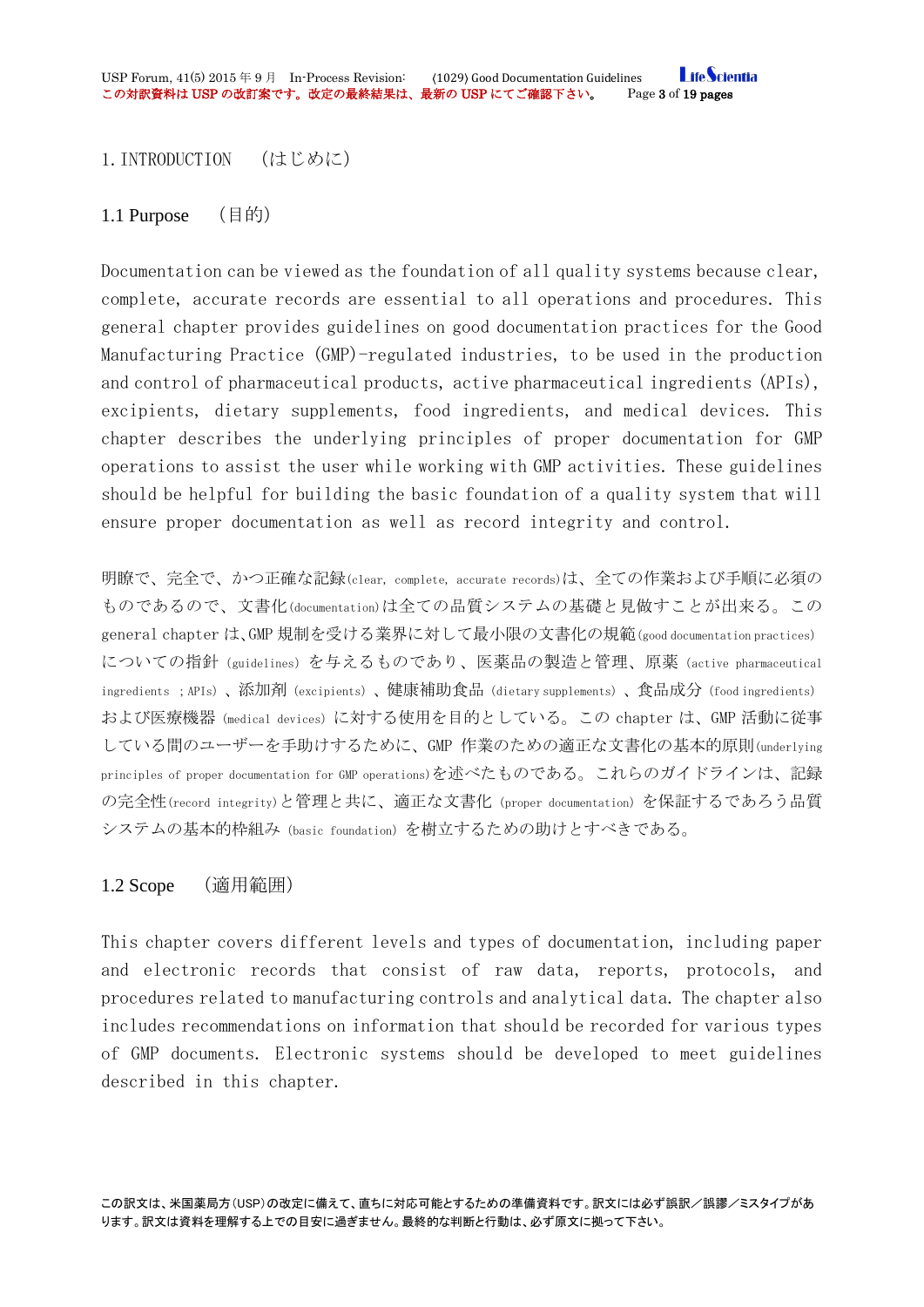#### **LifeScientia** USP Forum, 41(5) 2015 年 9 月 In-Process Revision: (1029) Good Documentation Guidelines <mark>Life Scie</mark><br>この対訳資料は USP の改訂案です。改定の最終結果は、最新の USP にてご確認下さい。 Page 4 of 19 pages この対訳資料は USP の改訂案です。改定の最終結果は、最新の USP にてご確認下さい。

この chapter は、文書化の各種のレベルとタイプをカバーしており、これには、生(原資)データ、 報告書、プロトコール、および製造管理や分析データに係る方法からなる、紙および電子的記録(paper and electronic records)が含まれる。また、この章は、各種タイプの GMP 文書に記録を行うべき情報に ついての推奨も含んでいる。電子的システムは、この章に述べられているようなガイドラインに合 致するように制定すべきである。

This chapter does not provide information about all applicable current legal requirements, nor does it affect any applicable current requirements under GMP regulations.

この章は、適用を受ける全ての最新の要求事項についての情報を与えていないし、また、GMP 規則の 下にある現行の適用されている如何なる要求事項に影響を与えるものではない。

<span id="page-3-0"></span>2. PRINCIPLES OF GOOD DOCUMENTATION (望ましい文書の原則)

All steps related to the manufacturing, testing, packaging, or holding of pharmaceutical products, APIs, excipients, dietary supplements, food ingredients, and medical devices should be documented.

医薬品の製造、試験、包装、あるいは包装、原薬(APIs)、添加剤(excipients)、補助健康食品(dietary supplements)、食品添加物(food ingredients)および医療機器(medical devices)に係る全てのステップは、文 書化をすること。

Good documentation principles for manual or electronic records include the following, as applicable:

マニュアルによる(manual)、あるいは電子的な記録に対する最小の文書の原則(Good documentation principles)は、該当する場合は以下のような事項を含む:

- ・ Records should be clear, concise, accurate, and legible. 記録は、明確(clear)で、簡潔(concise)で、正確(accurate)で、かつ読み易い(legible)こと
- Data entries should be recorded promptly when actions are performed. データの記載/入力(data entries)は、アクションを行ったならば、直ちに記録すること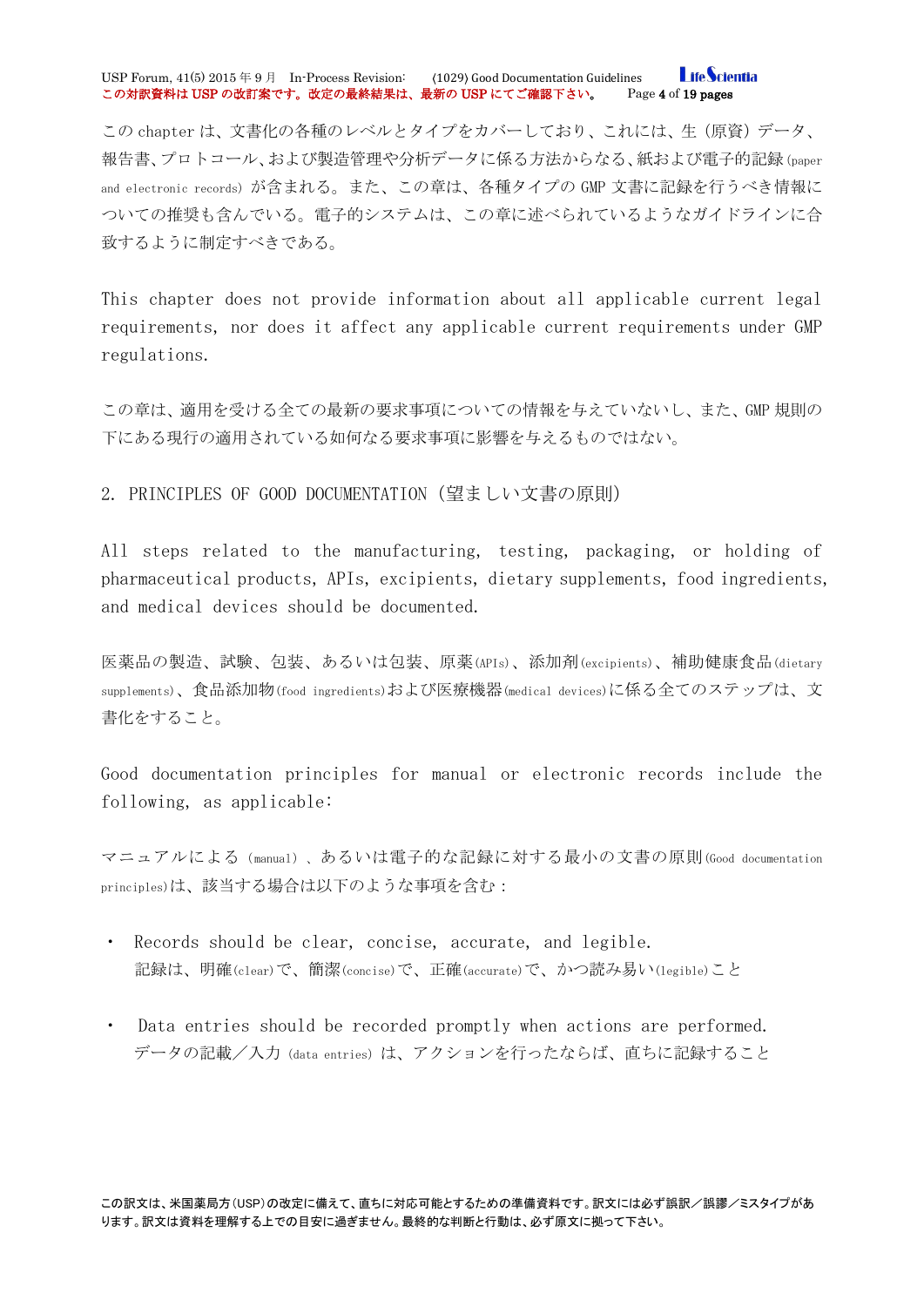**LifeScientia** USP Forum, 41(5) 2015 年 9 月 In-Process Revision: (1029) Good Documentation Guidelines <mark>Life Scie</mark><br>この対訳資料は **USP** の改訂案です。改定の最終結果は、最新の USP にてご確認下さい。 Page 5 of 19 pages この対訳資料は USP の改訂案です。改定の最終結果は、最新の USP にてご確認下さい。

- Backdating and postdating are not allowed. 後日付け、および先日付は(backdating and postdating)は、許さないこと。
- ・ All corrections to the original entries should be initialed and dated, with an explanation included in cases where the reason for the change is not obvious. 最初に記載/入力した内容(original entries)に対するあらゆる訂正(corrections)は、(訳注:訂正者 の)イニシャルと日付を付すること。この場合、そのような変更を行った理由を記載する。この 理由には、変更の理由が明白となっていない場合の説明も含まれること。
- Data entries should be traceable to the person who made the entry. データの記載/入力(data entries)は、誰がエントリーしたかを追跡可能なこと。
- Uncommon abbreviations and acronyms should be defined. 一般的でない略語や頭字語は、定義を行うこと。
- ・ Controls should be in place to protect the integrity of the records. 記録の完全性を保護するための管理を、適切にすること。
- ・ In the event that ink may have faded over time (e.g., thermal paper), a copy can be used with verification of its accuracy; the copy should be initialed and dated. インクが時間経過により退色する(例えば、熱感紙)ような場合、その正確性の確認にコピー を使用することが出来る;そのコピーには、イニシャルと日付を記載すること。
- Notebooks, data sheets, and worksheets should be traceable. ノート(notebooks), データシート(data sheets)およびワークシート(worksheets)は、トレースが可 能であること。
- An adequate documentation system is needed to ensure data integrity and availability of current and archived records. データ完全性および、現在およびアーカイブされた記録の利用可能性を保証するために、適切 な文書化システムが必要とされること。
- Records should be retained per regulatory requirements and be readable during the retention period. 記録は法的な要求期間を通じて保持し、保持期間中はそれを閲覧可能とすること。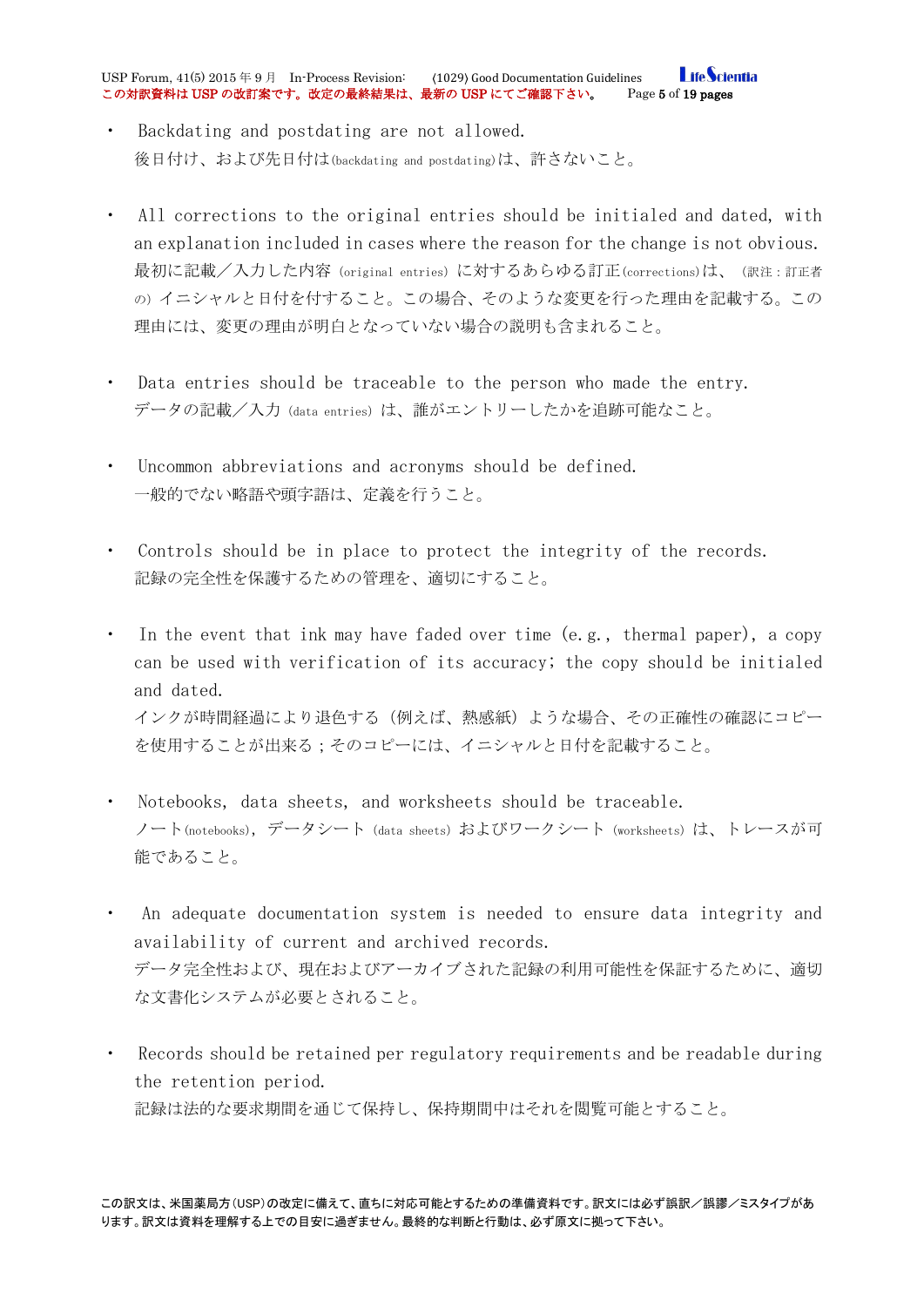**I** ifeScientia USP Forum, 41(5) 2015 年 9 月 In-Process Revision: (1029) Good Documentation Guidelines <mark>Life Scie</mark><br>この対訳資料は USP の改訂案です。改定の最終結果は、最新の USP にてご確認下さい。 Page 6 of 19 pages この対訳資料は USP の改訂案です。改定の最終結果は、最新の USP にてご確認下さい。

・ All pages should be paginated. Attachments (supporting documents) should be paginated with a reference to the parent document. 全ての頁は、ページ番号を付けること(訳者注:全数頁を付することが多い;例えば"該当頁/全数頁"の形式 である)。添付処理(サポート文書類)は、親文書(parent document)への参照できるように、頁番 号を記載すること。

<span id="page-5-0"></span>3. DATA COLLECTION AND RECORDING (データの取得と記録)

Formats for data collection and recording include, but are not limited to, the following:

データの取得と記録の様式は、以下の事項を含むこと。ただし、これに限定されるものではない。;

- ・Paper forms, data sheets, and worksheets 紙の記入用紙、データシート、およびワークシート
- ・Notebooks and logbooks ノートブックおよびログブック
- ・Instrument printouts 機器からのプリントアウト

・Electronic data obtained with a system such as an electronic data system, laboratory information management system (LIMS), or electronic laboratory notebook (ELN) 電子的なデータシステム (electronic data system)、ラボ情報マネジメントシステム (information management system :LIMS)、あるいは電子的ノートブック(electronic laboratory notebook;ELN) で得られた電子的データ

All data should be permanently recorded directly and legibly when the activity is performed. If it is paper record, then it should be recorded in indelible ink. The use of transient records must not be used for documentation of GMP activities. All data entries should be traceable to who made the entry and when. Additionally, electronic records must meet the requirements of the Code of Federal Regulations Title 21 (21 CFR), Part 11.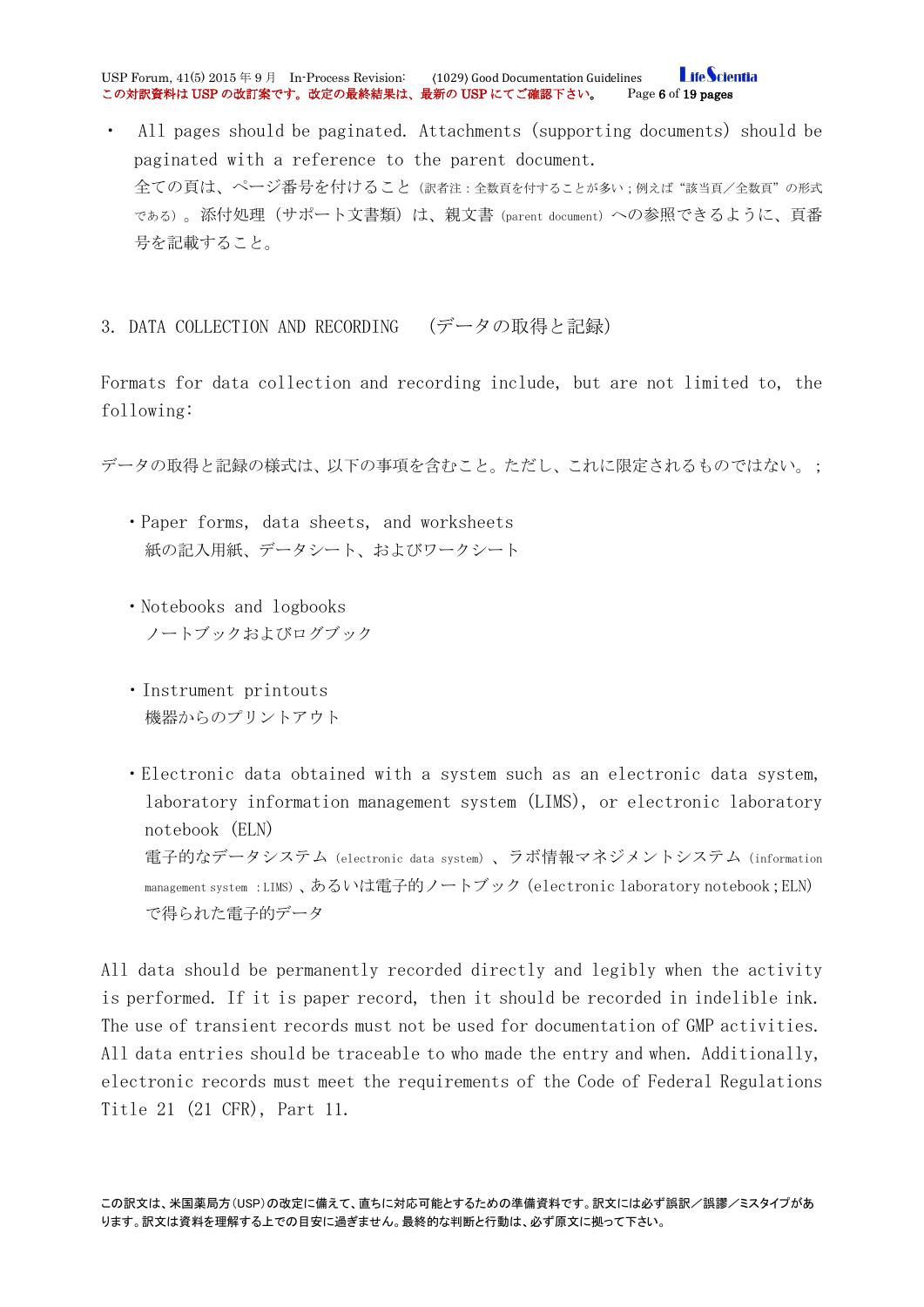#### **LifeScientia** USP Forum, 41(5) 2015 年 9 月 In-Process Revision: (1029) Good Documentation Guidelines <mark>Life Scie</mark><br>この対訳資料は **USP** の改訂案です。改定の最終結果は、最新の USP にてご確認下さい。 Page 7 of 19 pages この対訳資料は USP の改訂案です。改定の最終結果は、最新の USP にてご確認下さい。

全てのデータは、その活動を行った場合には、直ちにかつ読み易く(directly and legibly)、恒久的に 残るように記録すること。もしそれを紙に記録したのであれば、消えることのないインク(indelible ink) で記録すること。メモ的な記録(transient records)の使用は、GMP 活動の文書化では使用してはならな い (must not be used)。データの全ての記入/入力 (all data entries) は、エントリー (訳者注:以下この「エ ントリー」の用語を使用する)をしたのが誰で、何時したかをトレースか可能とすること。更に電子的記録 (電磁的記録;electronic records)は、Code of Federal Regulations Title 21 (21 CFR), Part 11 の要 求に合致しなければならない(must meet the requirements)。

Any change to an entry should be made in a way that does not obscure the original entry, with an explanation in cases where the reason for the change is not obvious. Changes should be traceable to who made the change and when the change was made. For clarity, predefined correction codes may be used, for example, WD = wrong date.

エントリーに対する如何なる変更も、最初のエントリーを消さない方法で、その理由を付して行う こと。これには、変更に対する理由が明確でない場合の説明を含むこと。変更は、その変更を誰が 行い、何時に行ったかについてトレースが可能なこと。(訳者注:変更されたことを)明確にするために、 予め規定した修正コードを使用することが望ましい。例えば"WD = wrong date(修正日)"である。

Notebook pages and worksheets should be used consecutively, and information should be recorded chronologically. GMP records such as batch records, test methods, and specifications should be given unique identifiers and use version control for the documents.

ノートブックの頁およびワークシートは、連続させて(consecutively)使用すること。そして、それら の情報は、時系列的 (chronologically) に記録すること。バッチ記録書、試験法および規格の様な GMP 記録類は、固有の識別コード(unique identifiers)を与え、当該文書の管理番号を使用すること。

All data entry fields should be completed. A single line and/or "N/A" should be drawn through portion(s) of a page that are not used. If the record is in an electronic system and the system provides traceability of who filled each field and when, the field can be left blank.

全てのデータのエントリー・フィールド(data entry fields;記入/入力箇所)は、完全な状態で記載する こと。使用していない頁の部分(単数または複数)は、一本線(single line)を入れることや、 "N/A"を 記入すること。もし、記録が電子的システムであり、そのシステムがその各フィールドを見たし(filled) たのが、何時、誰が行ったかのトレースが可能であれば、そのフィールドを空欄のまま残しておい ても良い。

この訳文は、米国薬局方(USP)の改定に備えて、直ちに対応可能とするための準備資料です。訳文には必ず誤訳/誤謬/ミスタイプがあ ります。訳文は資料を理解する上での目安に過ぎません。最終的な判断と行動は、必ず原文に拠って下さい。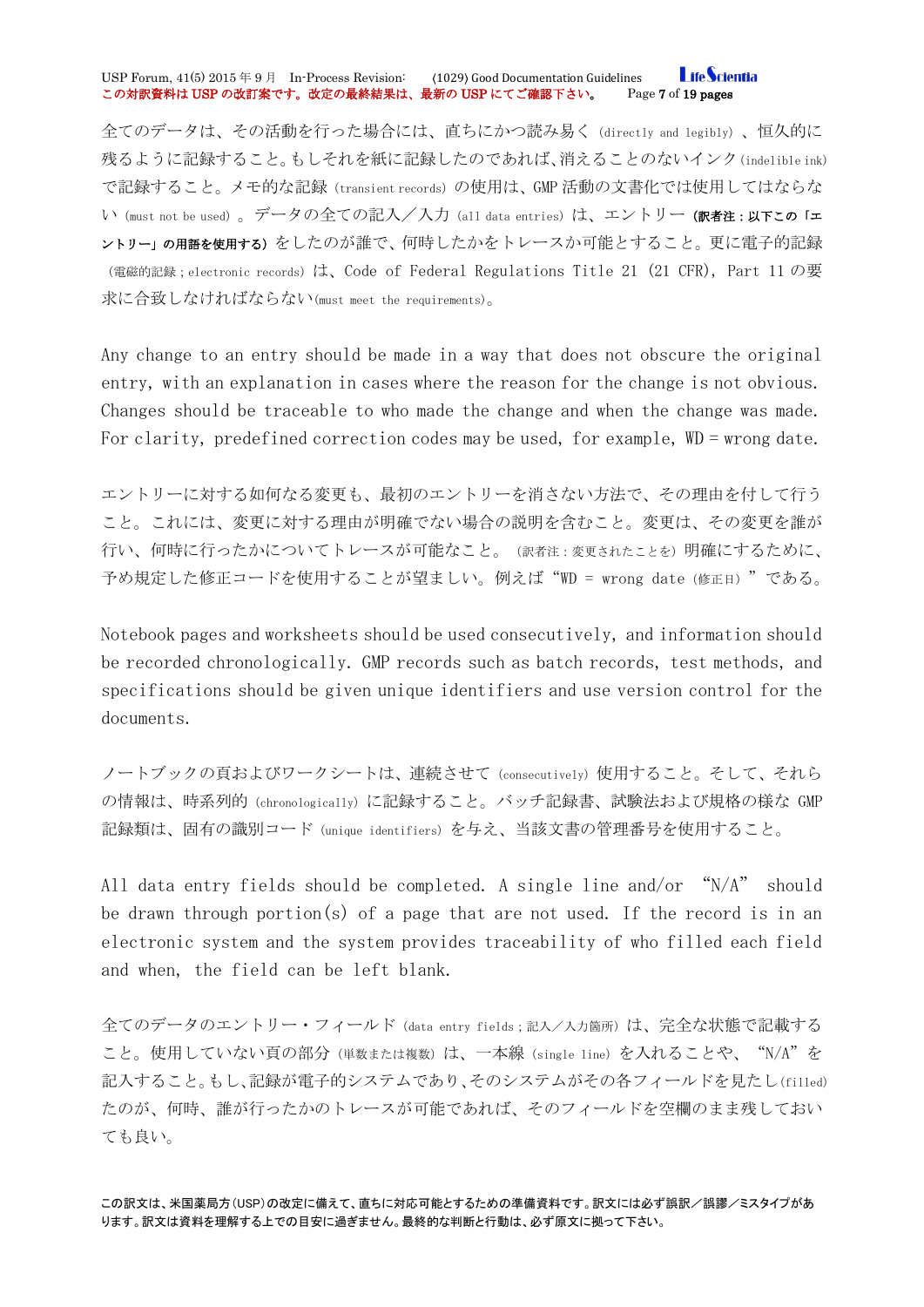Decimals less than one should be preceded by a zero. Rounding rules and guidelines on significant figures are described in USP–NF General Notices and Requirements. All dates should be expressed in a format that clearly indicates the day, month, and year.

一未満の少数は、先頭にゼロ(0)を記載すること。重要な数値についての丸めのルール(rounding rules) と指針は、USP–NF の General Notices and Requirements に述べられている。全ての日付は、日、 月、そして年号が明確に示される様式で表現すること。

All GMP records should undergo appropriate review and signature by a second person to confirm the accuracy, compliance, and completeness of the entries. Additional signatures may be required on the basis of local Standard Operating Procedures (SOPs) for different levels of review (e.g., performed by, verified by, checked by, reviewed by, approved by) as accountability steps.

全ての GMP 記録類は、そのエントリーの正確性(accuracy)、法的適合性(compliance)、および完全性 (completeness) を確かめるために、第二者 (second person) により適切なレビューと署名 (signature) を受 けること。説明責任段階(accountability steps)のような、レビューの各種の異なったレベル(例えば、 実施、確認、レビュー、承認といったような) に関しては、ローカルな(訳注:各社、といったような) 標準作業手順書(Standard Operating Procedures ;SOPs)に基づき、更なる署名が必要となるかも知れな い。

An official record of signature and initials should exist for each employee or can be contained within the document. Controls should be in place for assigning signature approval requirements and delegation of signature authority, when needed.

従業員各自について、署名(signature)およびイニシャル(initial)の公式な記録が存在すること。または、 文書内に含まれること(\*)。署名承認要求の割り当て(assigning signature approval requirements)および (必要な場合には)署名権限の委任(delegation of signature authority)を適切に管理すること。

\*:(訳者注)海外の文書で所属や氏名をタイプしてあり、その上あるいは直下に、署名あるいはイニシャルを行う (当然、日付も記入するが)形式のものがある。恐らくは、このような文書を指しているのであろう。

In the event that verified copies of raw data have been prepared, the verified copy may be substituted for the original source as raw data.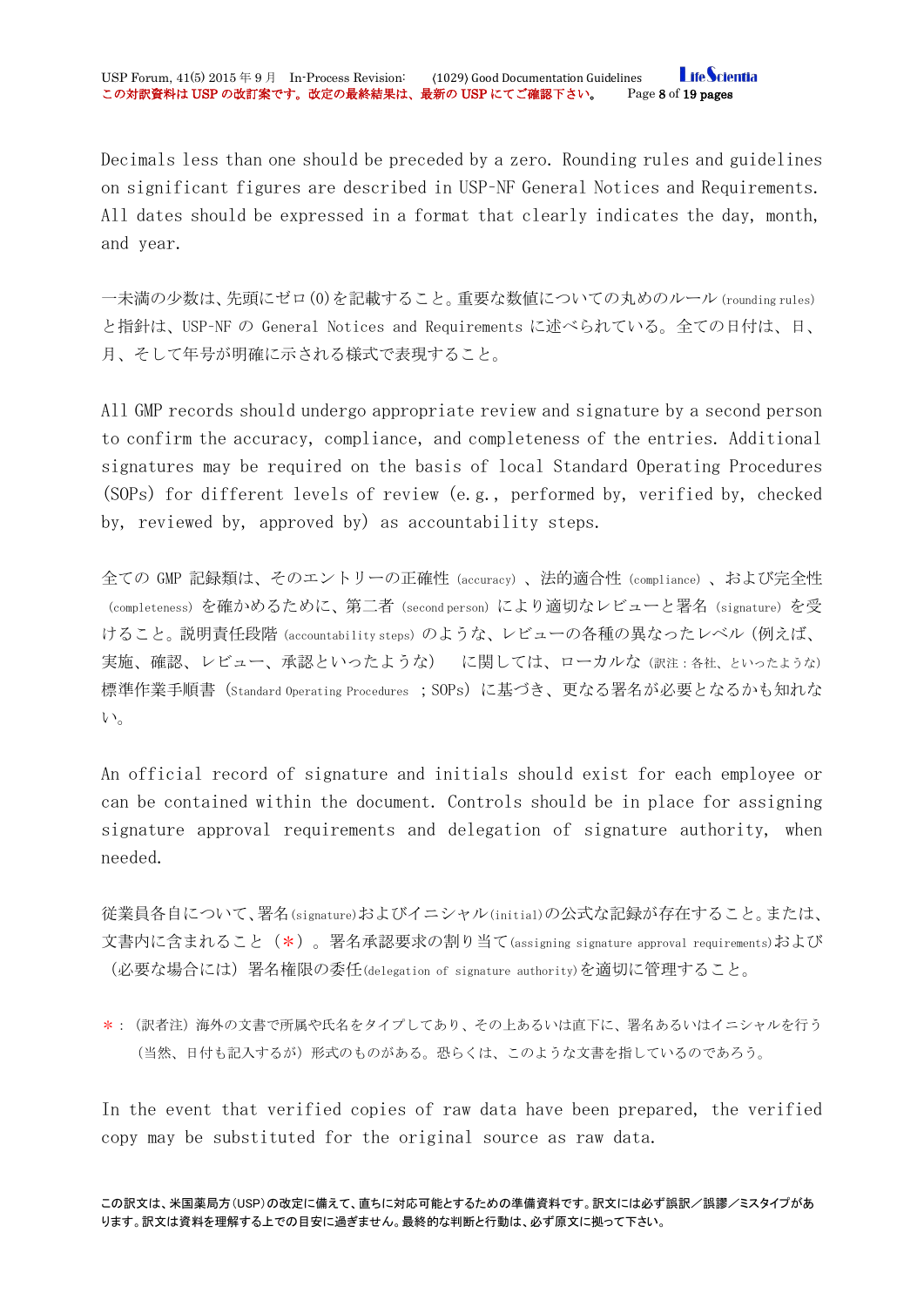生データ(raw data)の確認されたコピーが作成される場合、その確認されたコピーは生データとして、 オリジナルのものと置き替えてよい。

All multiple-page data sheets or instrument printouts should be signed/initialed on the first or last page with a note indicating the total number of pages. The first page and all subsequent pages should be uniquely identified to the activity being performed, such as the notebook reference, study number, or worksheet reference.

複数頁からなるデータシートまたは機器からのプリントアウト(multiple-page data sheets or instrument printouts)は何れも、合計頁数を示す注記を共に、先頭または最終の頁に署名/イニシャル記入をす ること(\*)。最初の頁およびその後に続く全ての頁は、ノートブックへの参照(notebook reference)、 調査番号(study number)あるいはワークシートへの参照(worksheet reference)のような行うべき行動に 対して、一意的に識別されること(should be uniquely identified to the activity being performed)。

\*(訳者注):この文書では、全数頁を先頭あるいは最終の頁に記載する(すなわち、文書のうち1箇所のみに記載) することで良いとする部分が注目される。以前(1990年代から 2010 年前後)に、日本の国内企業の認識は、FDA に係る文書は全ページに総ページ数を記載する(すなわち、各頁に「該当頁/全頁数」( "Page x of X pages") の記載をする必要があるというものであった。

<span id="page-8-0"></span>4. DIFFERENT TYPES OF GMP DOCUMENTS (GMP 文書の各種タイプ)

The following or similar documents should include the following information, but are not limited to these items.

以下に述べる文書あるいは同様な文書は、次のような情報を含めること(ただし、それの項目に限 定されるものではない)。

#### <span id="page-8-1"></span>4.1 Laboratory Records (ラボの記録)

Laboratory records should be organized to ensure that the records are concise, clear, legible, and accurate, and detail the following:

ラボの記録(laboratory records)は、簡潔(concise)で、明瞭(clear)で、読み易く(legible)かつ、以下 に述べるように正確かつ詳細(accurate, and detail)であること。: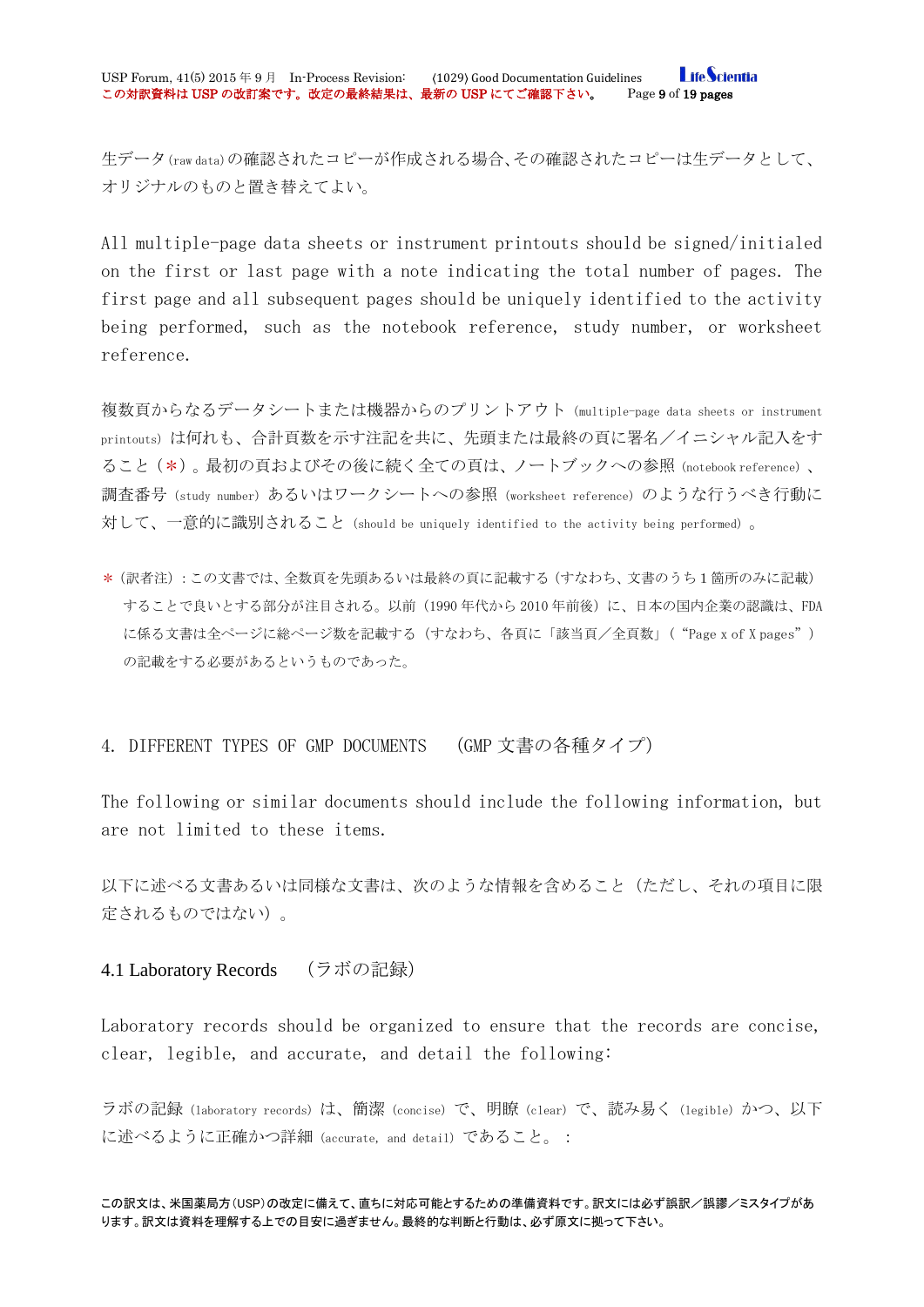**I** ifeScientia USP Forum, 41(5) 2015年9月 In-Process Revision: (1029) Good Documentation Guidelines Life Scien<br>この対訳資料は USP の改訂案です。改定の最終結果は、最新の USP にてご確認下さい。 Page 10 of 19 pages この対訳資料は USP の改訂案です。改定の最終結果は、最新の USP にてご確認下さい。

- Description of materials, such as reagents. This information typically includes the material name, manufacturer and lot number, titer or concentration, expiration date, grade (if known), and a reference to the lab notebook if prepared in the lab. 試薬といったようなマテリアルの記述。この情報は一般的に、マテリアル名、製造業者とロッ ト番号、力価と濃度(titer or concentration)、有効期限日(expiration date)、等級(grade もし判っ ているならば)、および、もしそのラボで作成しているのであればラボ・ノートブックへの参照。
- ・ Identification of equipment used. This information typically includes equipment name, unique control number, and calibration expiration date, as applicable. 使用した機器の特定。この情報は一般的に、機器の名称、固有管理番号(unique control number)、 および (該当する場合には)校正有効期限日 (calibration expiration date)が含まれる。
- ・ Procedures used. 使用した方法
- ・ Measurements. 使用した量 (訳注:訳文に問題残す。使用したサンプル量や試薬量、試液量のことと思われる)
- ・ Formulae and calculations. 計算式および計算結果
- ・Results and conclusions. 結果および結論

<span id="page-9-0"></span>4.2 Equipment-Related Documentation (機器関連の文書化)

All equipment used in manufacturing, testing, packing, or holding of a raw material, component, API, finished product, or other similar item should be maintained and qualified for its intended use. The documentation related to equipment includes:

製造、試験、包装、(原料、包装材料、原薬、最終製品、あるいは他の同様な物品の)保管に使用 した全ての機器は、その目的とする用途に対して、保全しかつ適格性確認をすること。機器に関連 する文書化は、以下の事項を含むこと: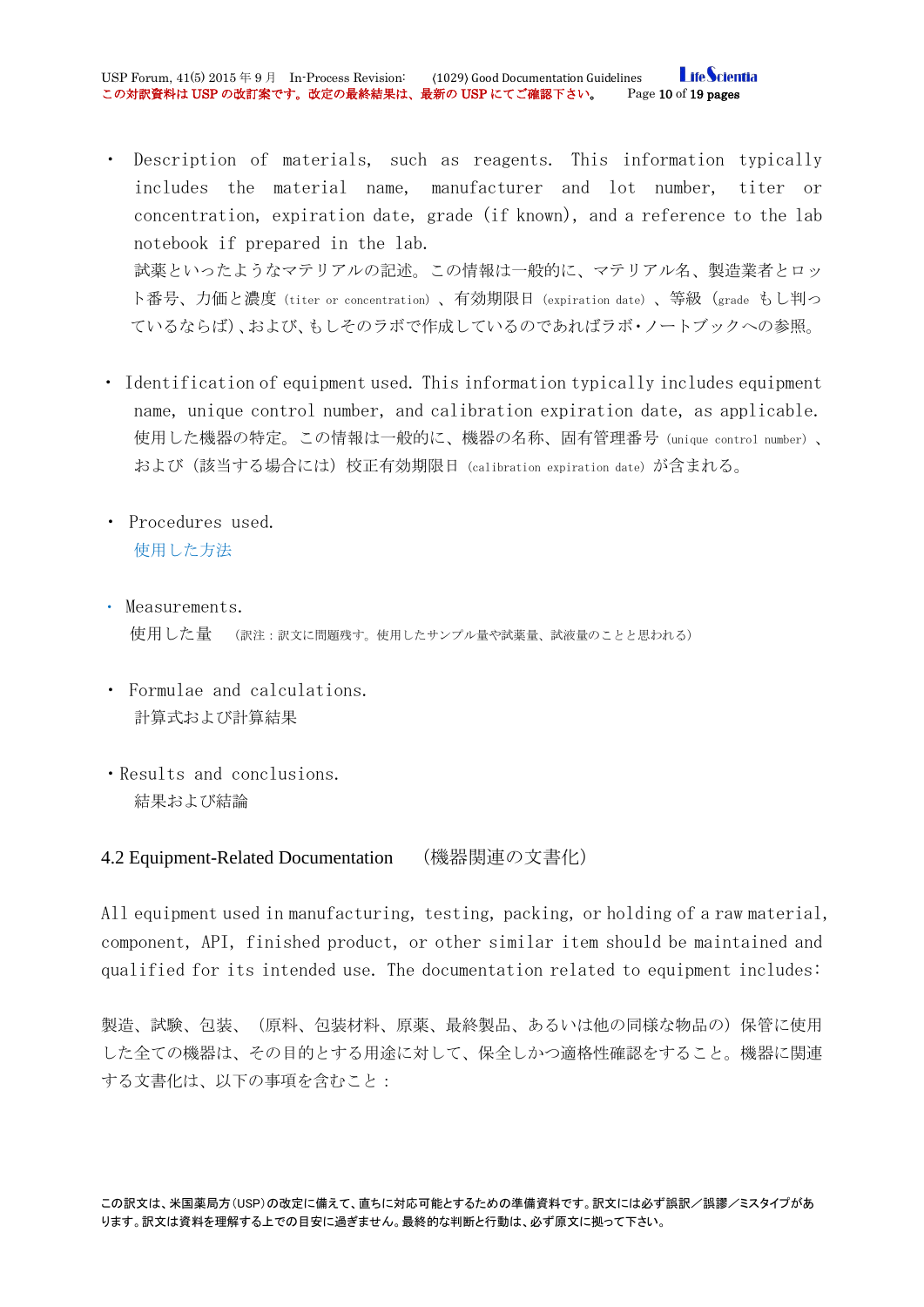**I** ifeScientia USP Forum, 41(5) 2015年9月 In-Process Revision: (1029) Good Documentation Guidelines Life Scien<br>この対訳資料は USP の改訂案です。改定の最終結果は、最新の USP にてご確認下さい。 Page 11 of 19 pages この対訳資料は USP の改訂案です。改定の最終結果は、最新の USP にてご確認下さい。

- ・ Policies and procedures for operation and maintenance 運転および保全のための方針(policies)と手順
- ・ Use and maintenance logs 使用および保全のログ
- ・ Calibration or qualification records 計算あるいは適格性確認 (qualification) の記録
- ・ Instrument labeling 機器の表示 (訳注:この訳語は要検討。機器にその名称を表示すること、と解釈した)

### <span id="page-10-0"></span>4.3 Deviations and Investigations (逸脱と調査)

All aberrations, anomalies, and exceptions related to manufacturing, testing, packing, or holding of a raw material, component, API, finished product, or other similar item should be documented. Once documented, the deviation should be evaluated and investigated, as appropriate. Procedures should be in place for documenting, evaluating, and investigating such events. Documentation of the investigation should at least include the following:

原料、包装材料(component)、原薬、最終製品あるいは他の類似の物品に係る全ての異常(aberrations, anomalies, and exceptions: \*)は、文書化すること。文書化を行った後に、必要に応じて、その逸脱を 評価し、調査すること。そのようなイベント(events、出来事)を、文書化(documenting)し、評価し、そ して調査(investigating)に対して、手順は適切なものであること。調査の文書化は、少なくても次の ような事項を含むこと。:

・ Description of the event イベントの記述

•

・ Root-cause investigation and trend data analysis 根本原因調査とトレンドデータの分析

<sup>\*:</sup>訳注 これらの3つの単語のニュアンスは不明である。しかし、次に続く文から、これらの3つの単語 に共通する上位概念が"deviation"であるという、表現となっている。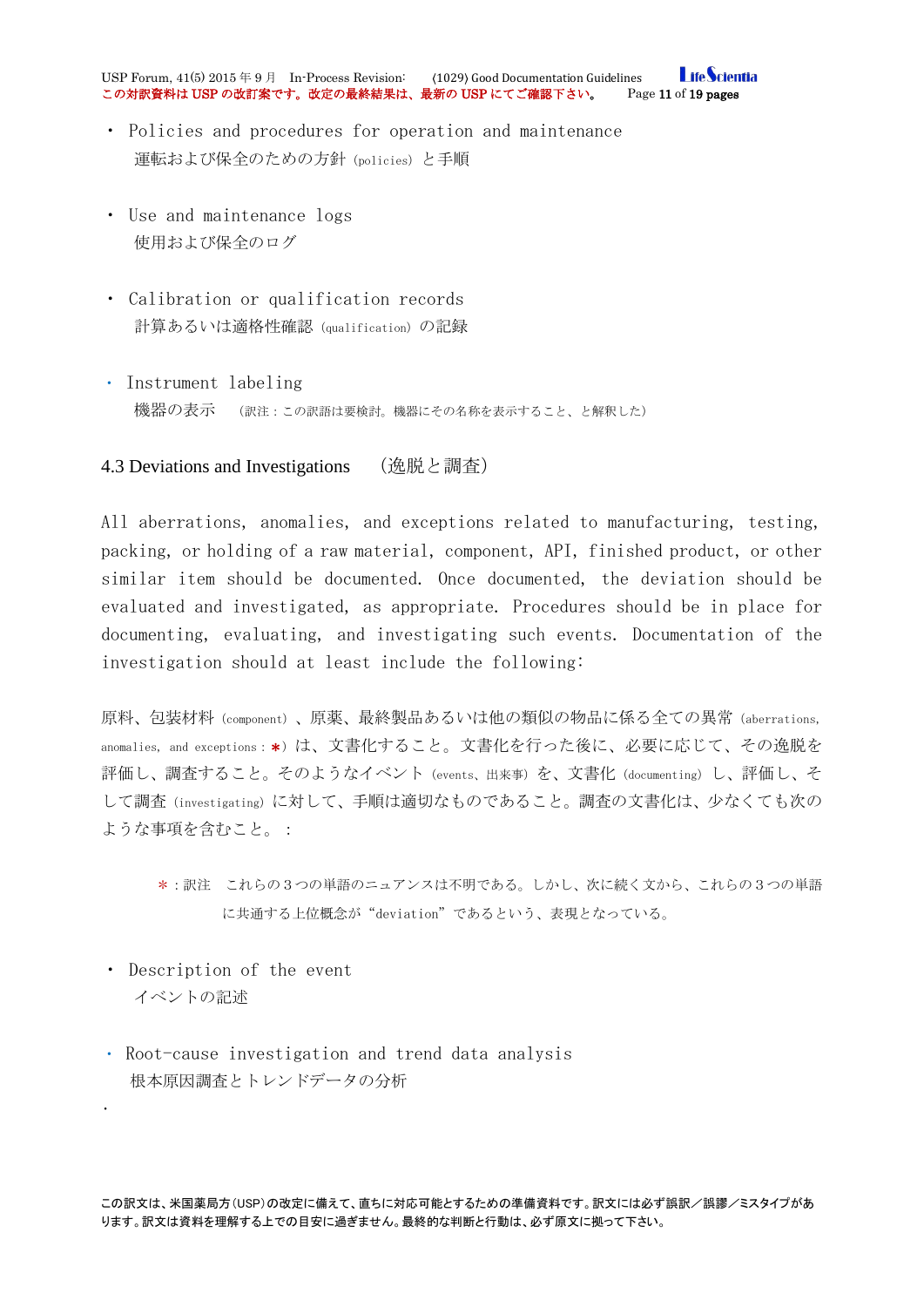**LifeScientia** USP Forum, 41(5) 2015年9月 In-Process Revision: (1029) Good Documentation Guidelines Life Scien<br>この対訳資料は USP の改訂案です。改定の最終結果は、最新の USP にてご確認下さい。 Page 12 of 19 pages この対訳資料は USP の改訂案です。改定の最終結果は、最新の USP にてご確認下さい。

- ・ Responsibilities of people involved in the investigation or deviations 調査あるいは逸脱に係る人達の責任
- ・ Corrective Action and Preventive Action (CAPA) with timelines タイムライン(timelines;期限)をもつ是正措置・予防措置(CAPA)
- Review and approval レビューと承認

# <span id="page-11-0"></span>4.4 Batch Records (バッチ記録書)

A Master Batch Record (MBR) is created as a template for the manufacture of a specific product. An Executed Batch Record, based on the MBR, is used to document the steps and materials involved in the production of a specific batch of a raw material, component, API, finished product, or other similar item. Typically, the following sections are included in a Batch Record, and should be approved by an appropriate representative from the manufacturing site or packaging site:

マスター・バッチ・レコード (Master Batch Record;MBR;バッチ製造指図記録書原本)は、各製剤の製造につい て、そのテンプレートを作成する(\*)。MBR に基づいて実施済製造指図記録書(Executed Batch Record) は、原料、包材(component)、原薬(API)、最終製品(finished product)およびその他の類似する物品の バッチが、製造に係る工程段階と原材料がどのように関わったかを、文書化するために使用される。 一般的に以下のセクションがバッチ記録書に含められ、製造所(manufacturing site)あるいは包装作業所 (packaging site)の適切な代表者 (appropriate representative) が承認を行うこと。:

- \*:訳注 マスター・バッチ・レコードは、各製剤の投与量毎に作成する必要がある。 包装工程では、包装単位ごとに作成が必要と考えられる。
- Header information (e.g., product name, batch number, manufacturing site) ヘッダー情報(例えば、製品名、バッチ番号、製造所)
- ・ Unit of operation (e.g., blending, coating, filling) 操作の単位(例えば、混合、コーティング、充填)
- ・ Manufacturing process 製造プロセス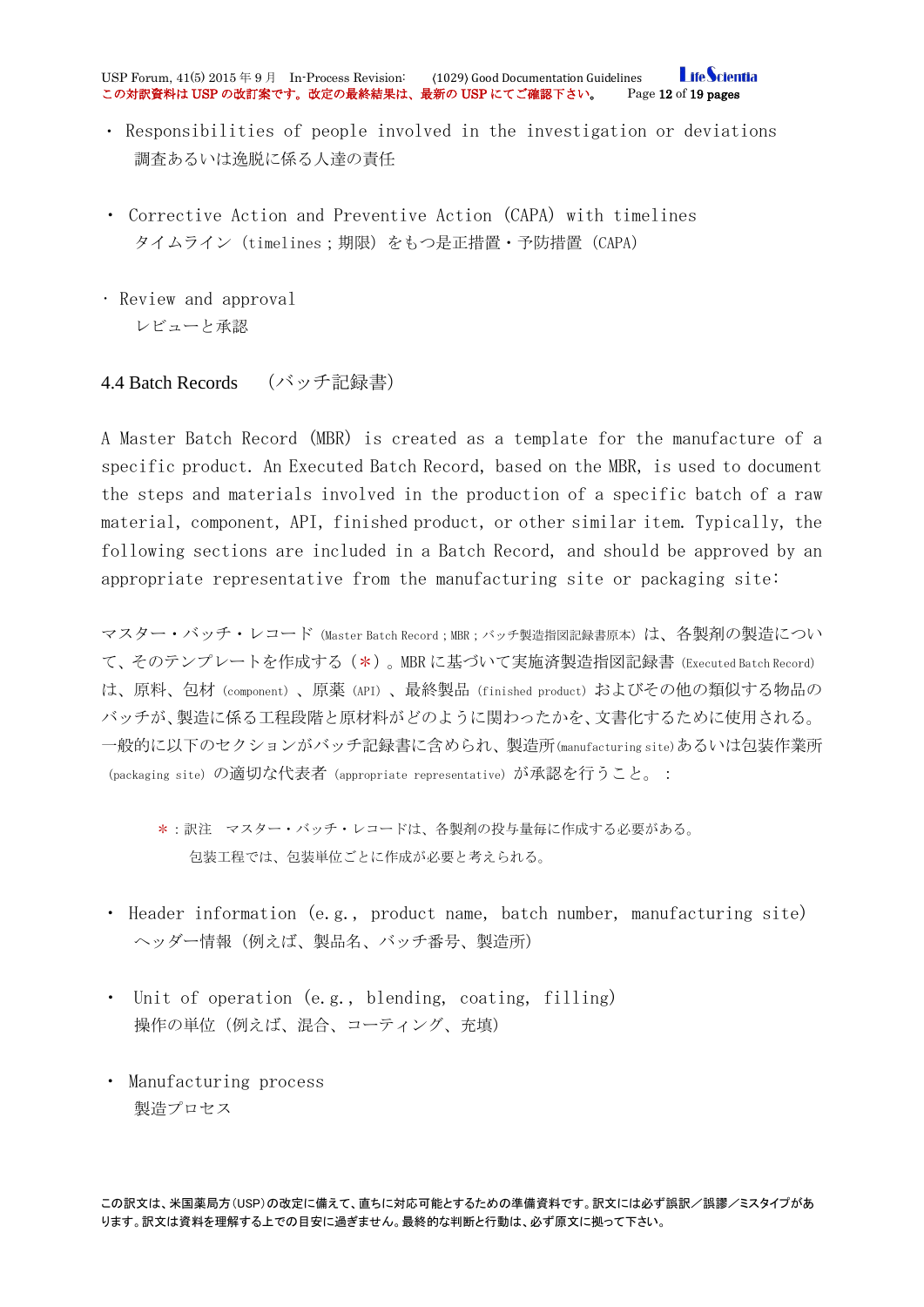- ✓ Target weights (raw materials) 目標秤量値(原料)
- ✓ Conditions (time, temperature) 条件(時間、温度)
- ✓ Deviations and investigations 逸脱および調査
- ✓ In-process sampling or testing 工程内サンプリングあるいは試験
- ✓ Other critical information, as applicable 該当する場合、他の重要な情報
- ✓ Sampling plan for release, stability, and retention 出荷(release)、安定性(stability)、および保存(retention)のサンプリング計画
- ✓ Review and approval with approval dates 承認日付を持つレビューと承認

# <span id="page-12-0"></span>4.5 Certificate of Analysis (分析証明書)

The purpose of the Certificate of Analysis ("C of A"or CoA) is to report analytical results for a specific batch of a raw material, component, API, finished product, or other similar item. Typically, the following sections are included on a C of A and should be approved by an appropriate representative from the testing site:

分析証明書(Certificate of Analysis;"C of A"または CoA)の目的は、原料、包材(component)、原薬、 最終製品、あるいは他の類似する物品の分析結果に関して、報告をすることである。一般的に、以 下のセクションを "C of A" に包括されており、試験施設 (testing site) の適切な代表者が承認をす ること。:

・ Vendor, supplier, or manufacturer information (as applicable) ベンダー、サプライヤー、あるいは(該当する場合は)製造業者に係る情報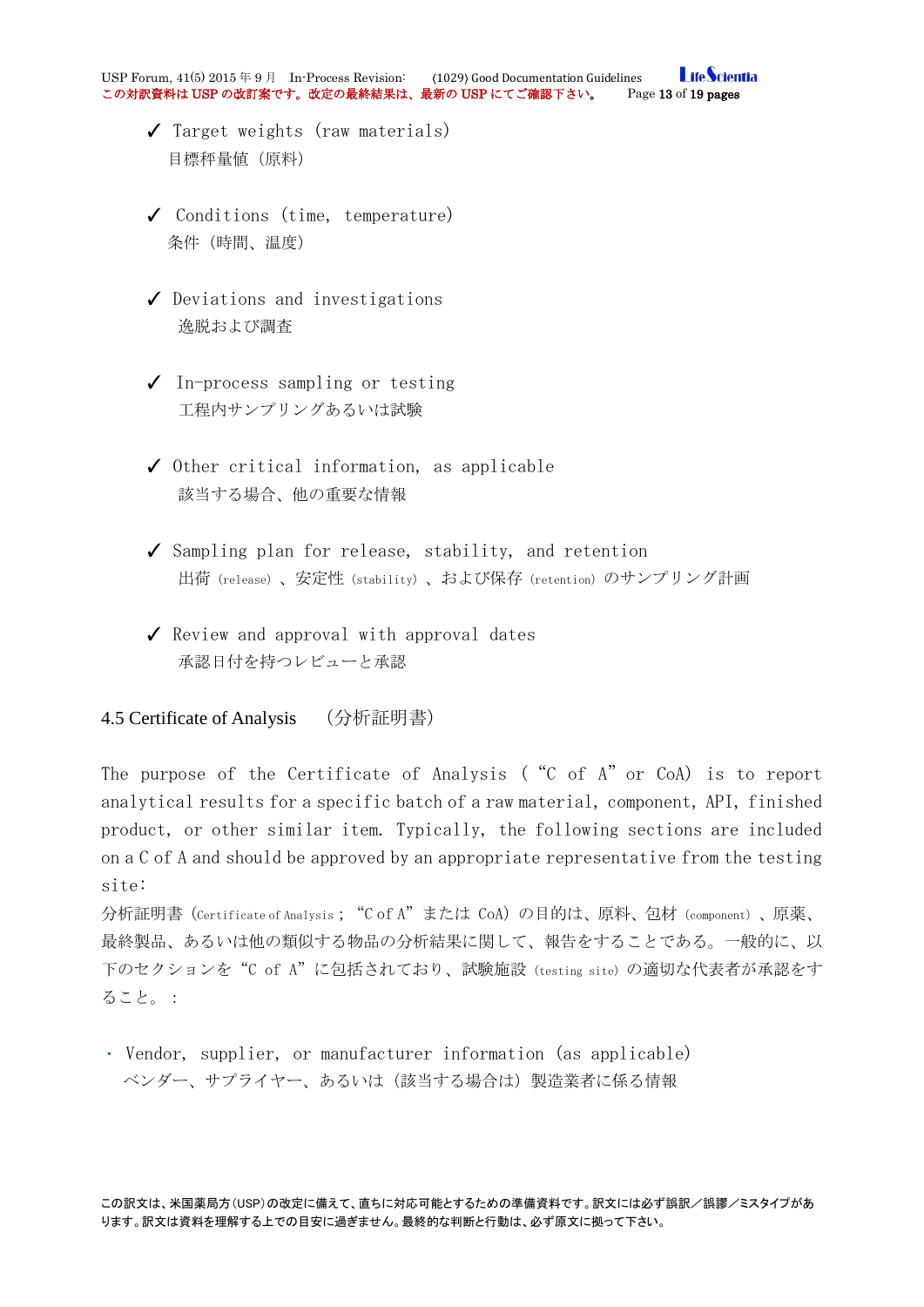**I** ifeScientia USP Forum, 41(5) 2015年9月 In-Process Revision: (1029) Good Documentation Guidelines Life Scien<br>この対訳資料は USP の改訂案です。改定の最終結果は、最新の USP にてご確認下さい。 Page 14 of 19 pages この対訳資料は USP の改訂案です。改定の最終結果は、最新の USP にてご確認下さい。

- ・ Product information (name and strength) 製品情報(名称および濃度\*) \*:(訳注)この場合には、製剤の単位量(例えば1錠あたり)当たりに含まれる、主薬の含有量などを指す
- ・ Results for the specific batch, with name of test, acceptance criteria, and result for each test あるバッチについての結果。これには試験の名称、許容基準(acceptance criteria)、各試験の結果  $(result for each test  $\ast$ )$ 
	- \*:(訳注)この場合の"each test"は「各試験の項目」と考えた。しかし、ある項目について試験の繰り返 し(replicates)を取った場合、例えば2回の反復をした場合、この2回の個々のデータを記載すること を要求している可能性もあるので、注意が必要である。
- ・ Conformance statement or equivalent 「適合」(conformance)しているとの声明、またはそれと同等なもの
- ・ Reference to procedure and specification document 方法(procedure)および規格(specification)への文書の参照
- ・ Reference of data source データの保管場所(data source)に係る参照
- ・ Approval and date (訳注:その"CoA"の)承認とその日付
- ・ Expiration date or retest information 有効期限日またはリテスト(\*)の情報
	- \*:(訳注)例えば原薬などで、試験の保証の有効期限が切れても、ある特定の項目を試験することで、原薬の 品質が引き続き保たれていることを保証するための試験

### <span id="page-13-0"></span>4.6 Standard Operating Procedures (標準作業手順書)

The purpose of an SOP is to provide directions to trained personnel regarding a given set of activities. SOPs should be clear and concise. The following sections are typically included in an SOP:

SOP の目的は、ある与えられた行動のセット(a given set of activities)に関して、訓練を実施済の職員 に指示を与えることである。SOPs は、明瞭かつ簡潔(clear and concise)とすること。SOP は、一般的に、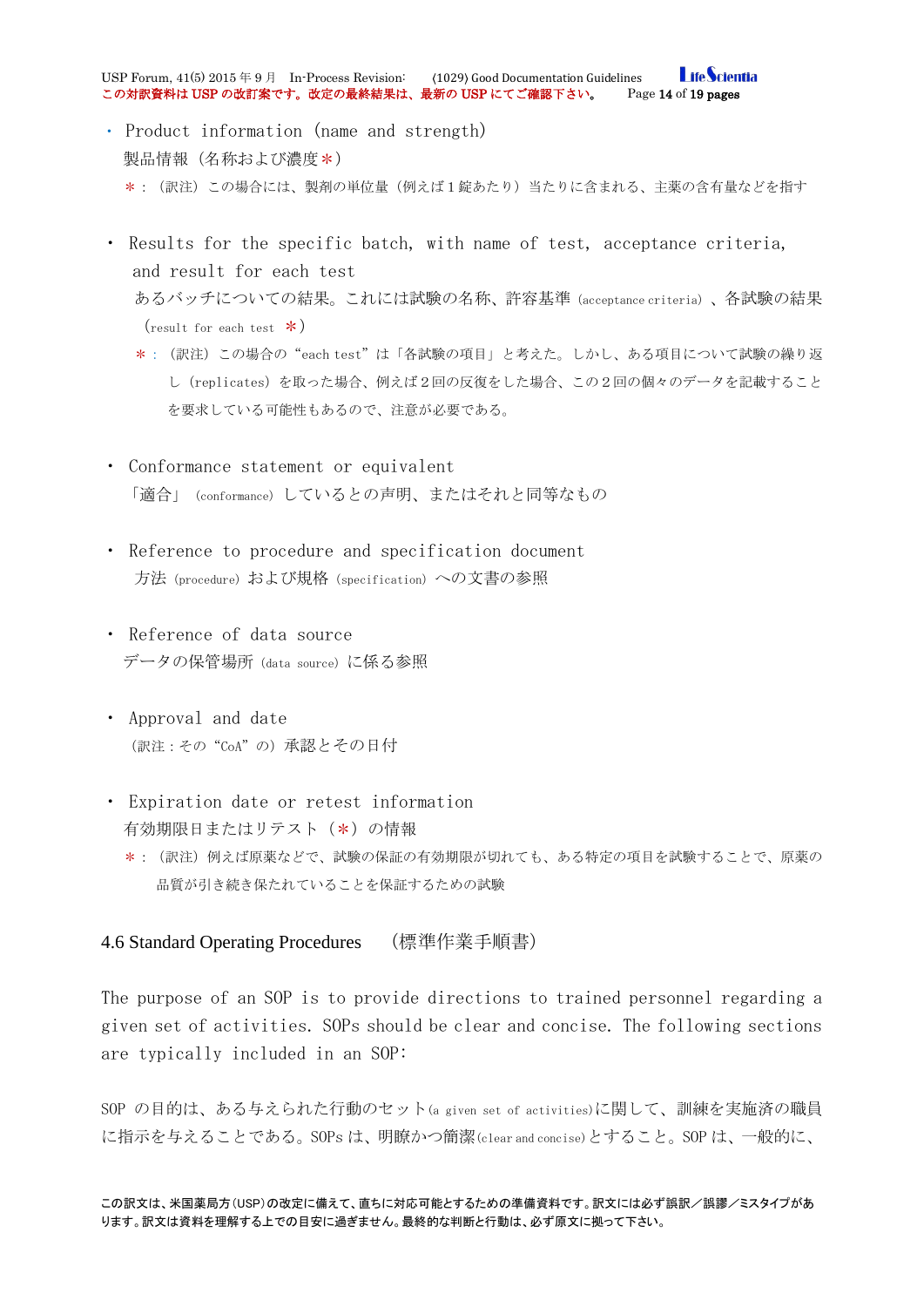以下のセクションが含まれる:

- ・ Purpose and scope 目的と適用範囲
- ・ Instructions and procedure 指示と手順
- ・ Responsibilities and roles 責任と役割
- ・ Materials or equipment, as appropriate 該当する場合には、原材料(materials)あるいは機器
- ・ Definitions or references, as needed 必要に応じて定義あるいは参照資料
- ・ Review and approval レビューと承認
- ・ Revision history 改訂履歴

# <span id="page-14-0"></span>4.7 Protocols and Reports (プロトコールと報告書)

Many tasks and activities are executed on the basis of a predefined, preapproved protocol. The results of these activities are then documented in a final report with conclusions. Examples of such activities are as follows:

多くの業務と活動(many tasks and activities)は、予め規定され、承認済のプロトコール(predefined, preapproved protocol)に基づいて行われる。次にその結果を、結論と共に最終報告書で文書化する。そ のような活動の事例は、以下の様なものである:

・ Equipment qualification 機器の適格性評価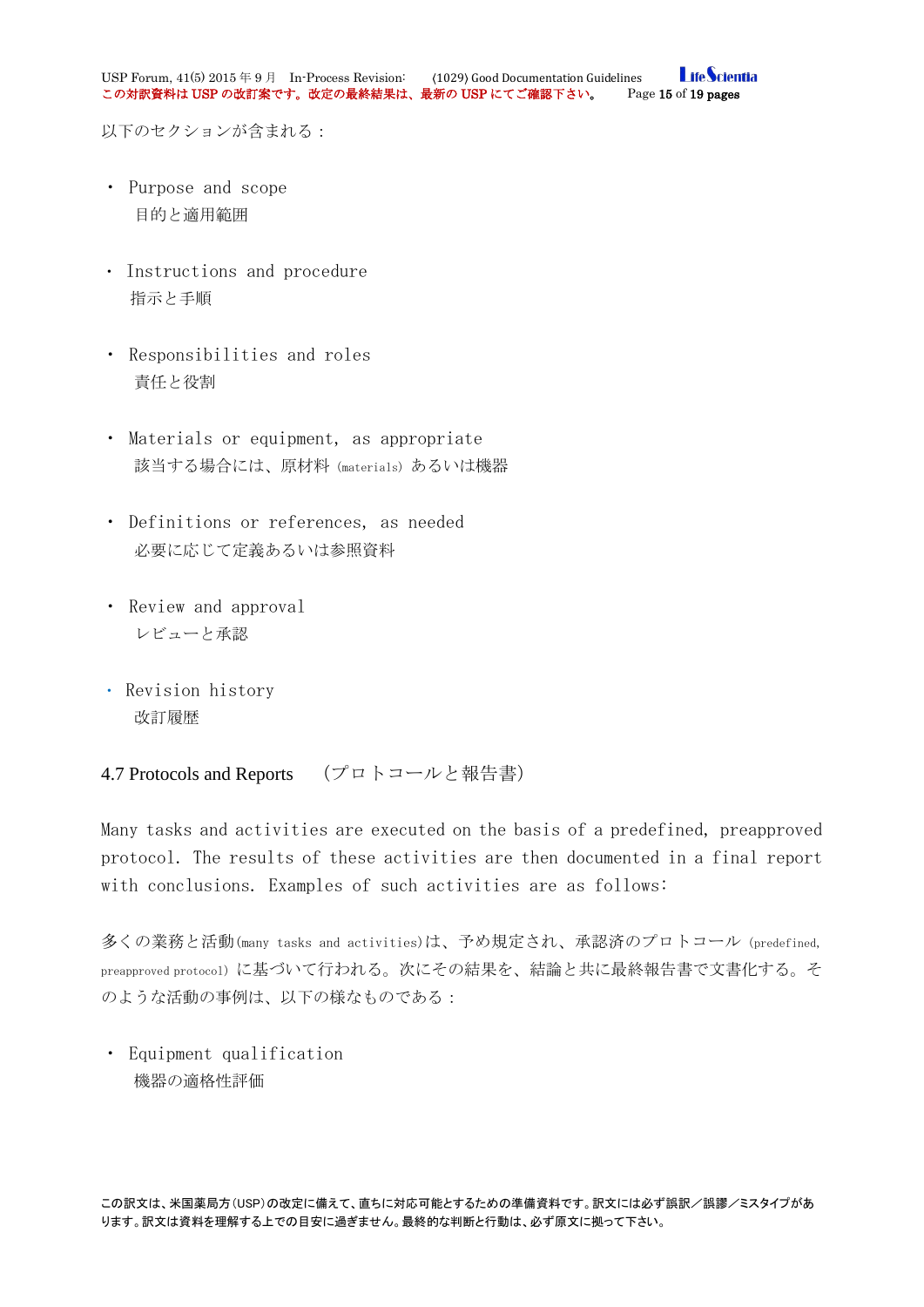**I** ifeScientia USP Forum, 41(5) 2015年9月 In-Process Revision: (1029) Good Documentation Guidelines Life Scien<br>この対訳資料は USP の改訂案です。改定の最終結果は、最新の USP にてご確認下さい。 Page 16 of 19 pages この対訳資料は USP の改訂案です。改定の最終結果は、最新の USP にてご確認下さい。

- ・ Analytical method validation or verification 分析方法のバリデーションまたはベリフィケーション
- ・ Manufacturing process validation 製造プロセスのバリデーション
- ・ Analytical method or manufacturing technology transfer 分析方法あるいは製造技術の移転
- ・ Cleaning validation クリーニング・バリデーション
- ・ Stability study or testing 安定性調査または安定性試験
- ・ Comparability study 比較可能性調査

Both the protocol and the report should typically include the following sections:

プロトコールおよび報告書の両者は、一般的、以下のようなセクションを含む:

- ・ Purpose 目的
- ・ Plan or instructions 計画または指示
- ・ Predetermined acceptance criteria 予め決定された許容判断基準値
- ・ Deviations or investigations, including impact assessment (or a reference to) 逸脱または調査。これにはインパクト調査が含まれる(あるいは参照先を記載)
- ・ Assessment or evaluation (for report only) 評価(assessment or evaluation : \* )(報告書に関してのみ)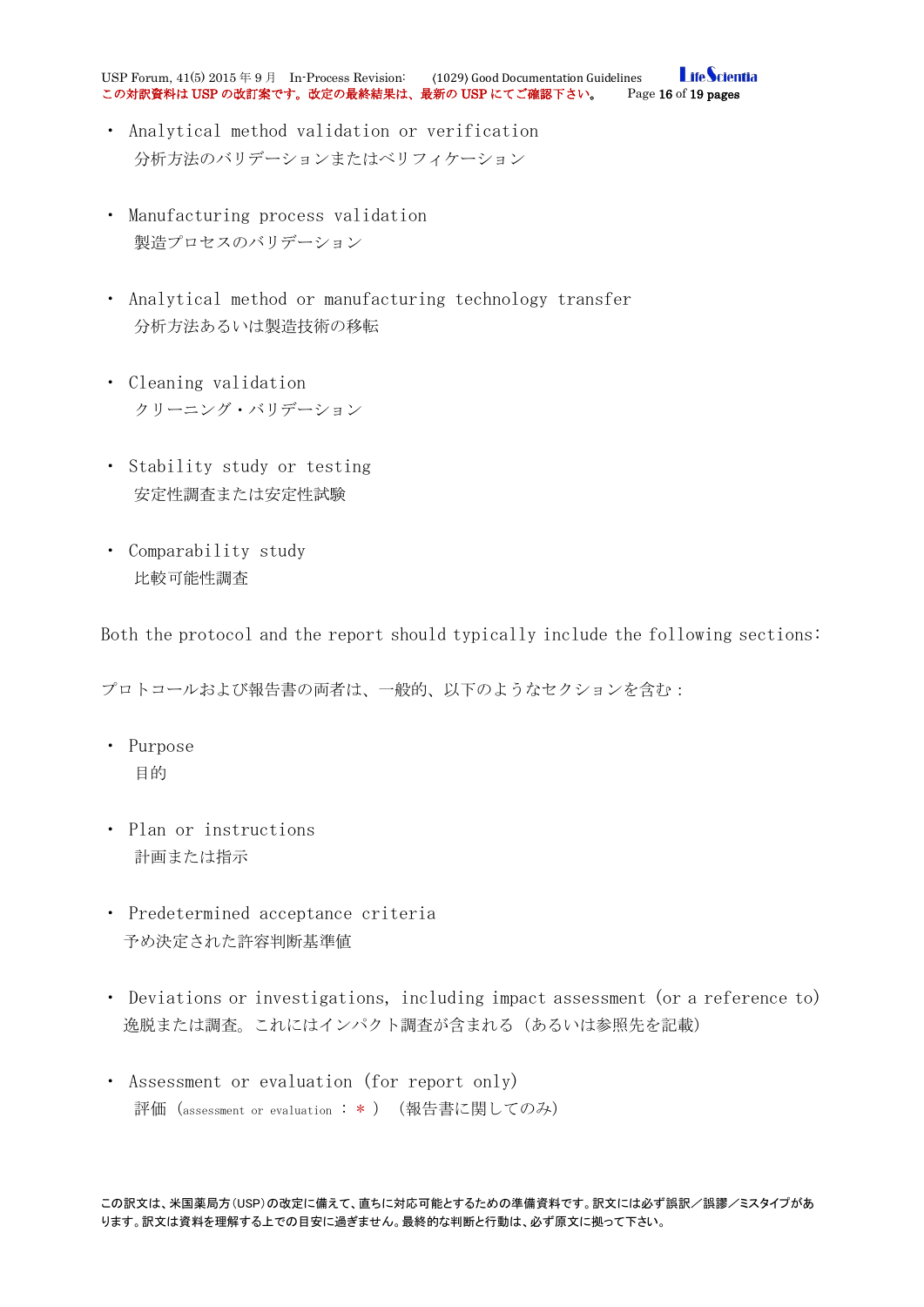**I** ifeScientia USP Forum, 41(5) 2015年9月 In-Process Revision: (1029) Good Documentation Guidelines Life Scien<br>この対訳資料は USP の改訂案です。改定の最終結果は、最新の USP にてご確認下さい。 Page 17 of 19 pages この対訳資料は USP の改訂案です。改定の最終結果は、最新の USP にてご確認下さい。

- \*:訳注 "assessment"と"evaluation"の違いは、英英辞典を紐解いて原義を調べても、非英語圏の人間に は良く判らない。"evaluation"は、どちらかというと、結果が得られたのち評価すべき具体的な項目が決 まっている場合のような感じを受ける。 "assessment" はどちらかというとまだ結果が得られていない段階 で、影響を予測するようなニュアンスを受ける。
- ・ Data reference (for report only) データの参照先 (報告書に関してのみ)
- ・ Review and approval レビューと承認
- ・ Revision history 改訂履歴

# <span id="page-16-0"></span>4.8 Analytical Procedures (分析方法)

Analytical procedures provide direction to an operator on how to perform a given analytical test. The following sections will typically be included in the analytical procedure:

分析方法は、ある与えられた分析試験をどの様に行うかについての指示を与えるものである。 以下のセクションは、セクションは、分析方法に一般的に含まれるものである:

- ・ Purpose
	- 目 的
	- ✓ Test information 試験情報
	- ✓ Product information 製品情報
- ・ Safety information, if applicable もし該当する場合は、安全性の情報
- ・ Materials and equipment マテリアルおよび機器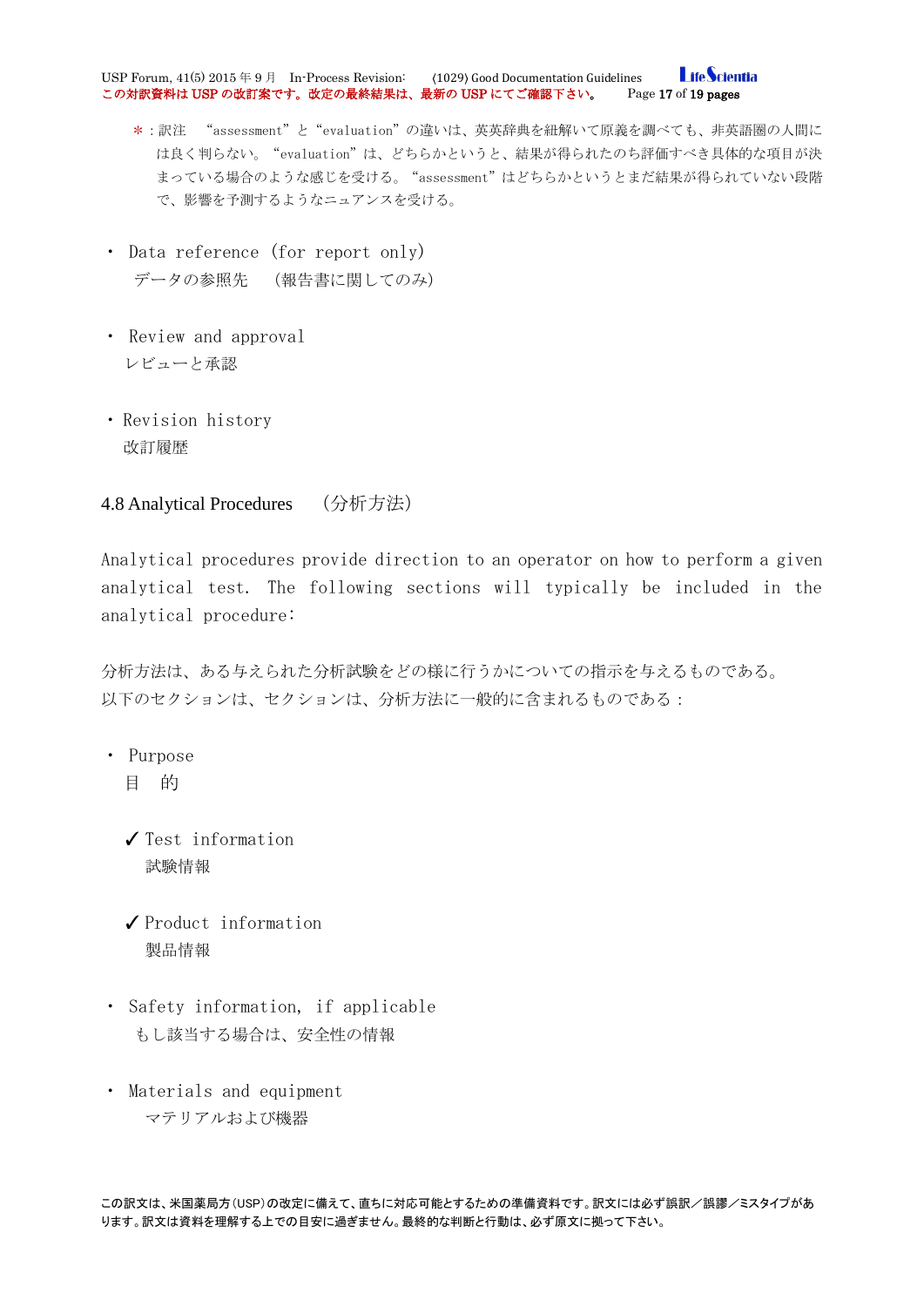**I** ifeScientia USP Forum, 41(5) 2015年9月 In-Process Revision: (1029) Good Documentation Guidelines Life Scien<br>この対訳資料は USP の改訂案です。改定の最終結果は、最新の USP にてご確認下さい。 Page 18 of 19 pages この対訳資料は USP の改訂案です。改定の最終結果は、最新の USP にてご確認下さい。

- ・ Procedure, as applicable 該当する場合は、手順(procedure)
	- ✓ System suitability システム適合性
	- ✓ Preparation of solutions and reagents 試液の調製と試薬
	- ✓ Preparation of standards and samples 標準およびサンプルの調製
	- ✓ Instrument parameters 測定機器のパラメーター
	- ✓ Calculations and reporting 計算と報告
- ・ Review and approval with approval dates 承認日付を付した、レビューと承認
- ・Revision history 改訂履歴

#### <span id="page-17-0"></span>4.9 Training Documentation (訓練文書)

Personnel should be trained to perform their assigned tasks. The training should be documented, and the training records should be retained and kept readily accessible. In general, training documentation should include:

職員は、その割り当てられた業務を行うため、訓練を受けること。その訓練は文書化を行い、そし て訓練記録を作成し、容易に取り出せるようにして保管すること。一般的に、訓練の文書化は、以 下の事項を含んでいる:

・ Training description including name of training, version, and mode (self-training or instructor led) 訓練名、バージョン(訳者注:教育のレベル?)、および形式(自習(self-training)か、訓練の指導者が